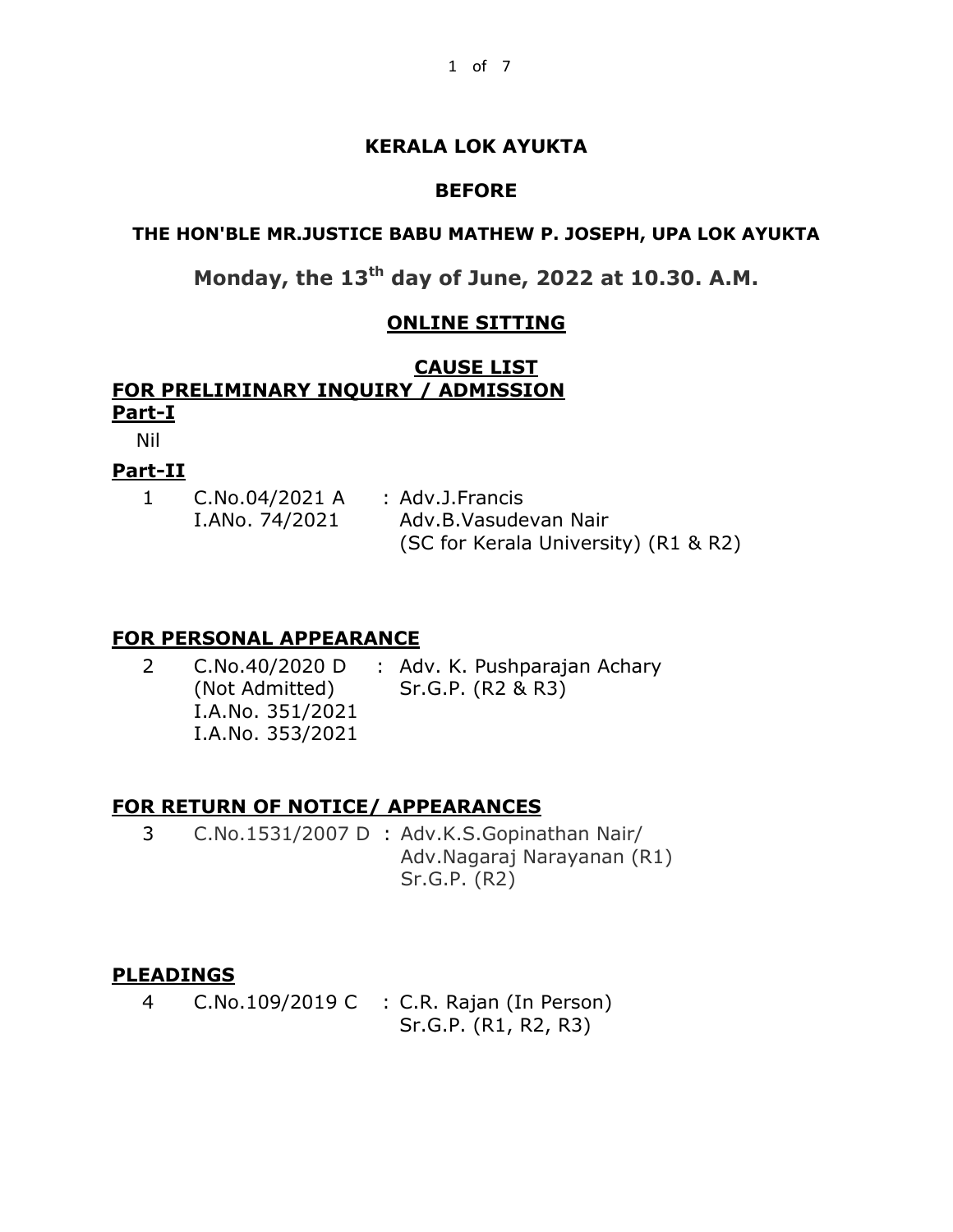- 5 C.No.47/2020 A : Adv.Dileep Sathyan S. Sr.G.P. (R1 to R3) Adv.Renjima Raj (R4)
- 6 C.No.05/2019 A : J.Sugathan (In Person) Adv.K. Sudarsana Kumar (R1) Assistant Engineer PWD (R2) (In Person) Assistant Executive Engineer P.W.D. (R3) (In Person) Executive Engineer P.W.D. (R4) (In Person) Sr.G.P. (R5)

|  | C.No.77/2021 D | : Adv. Baby Kuriakose |
|--|----------------|-----------------------|
|  |                | Adv.Issac Samuel (R)  |

#### **FOR STAY REPORT**

8 C.No. 44/2009 D : Adv.Sreevalsam R.Gopalakrishnan Adv. S. Ramanan (R)

#### **FOR STEPS/EVIDENCE**

- 9 C.No.991/2017 D : Adv.Baby Kuriakose Sr.G.P. (R1, R2) Badarudeen, Assistant Geologist (R3) (In Person)
- 10 C.No.776/2018 B I.A.No. 169/2022 : Adv.N.Anilkumar Sr.G.P (R1 to R3) Adv.A.Santhoshkumar (R4)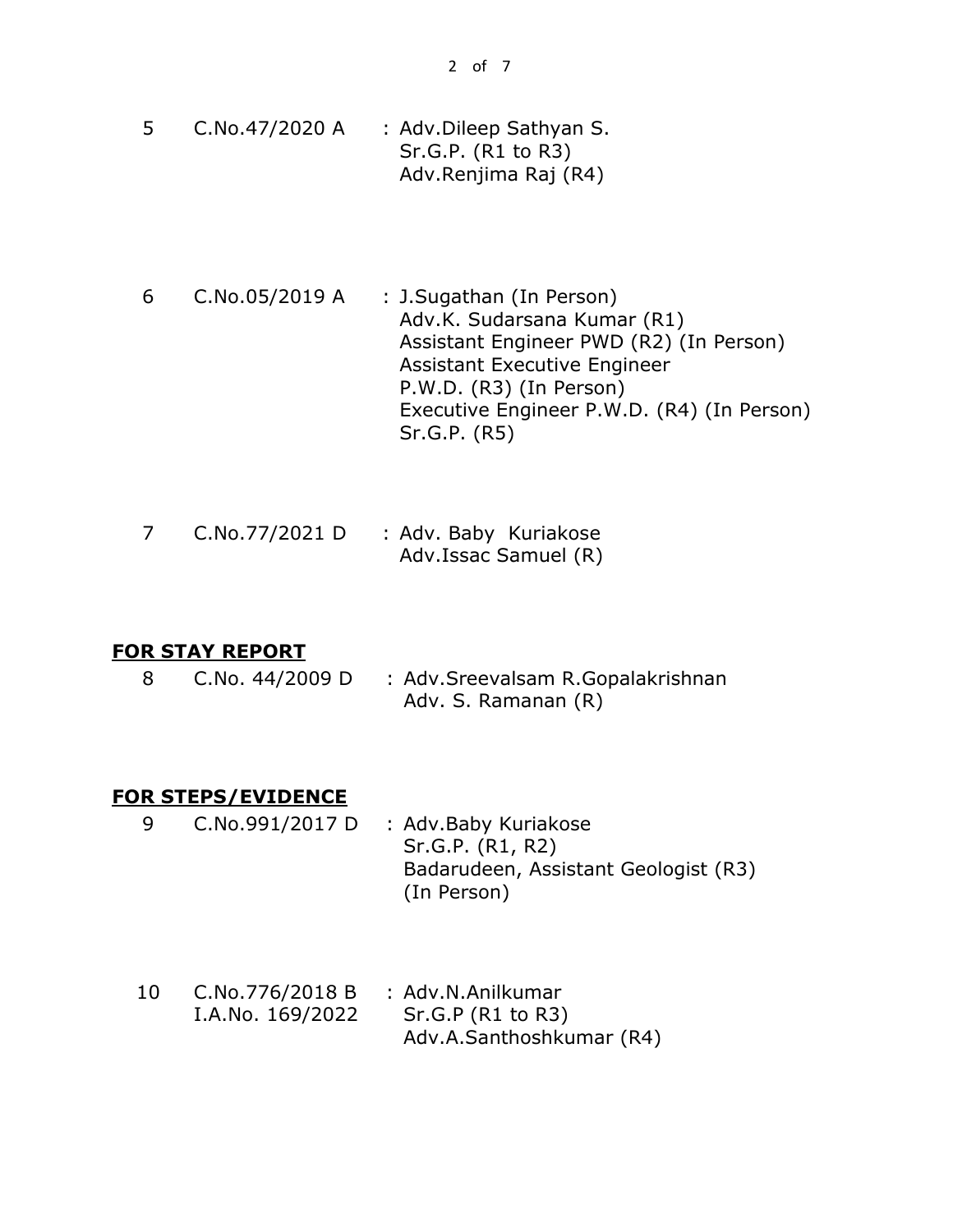## **FOR HEARING ON COMPLAINT**

11 C.No.475/2015 D : Adv.S.Chandrsekharan Nair Adv.N.Anilkumar (R1, R2)

**Google Meet Link :- <https://meet.google.com/dnd-gxmq-ovj>** 

\*\*\*\*\*\*\*\*\*\*\*\*\*\*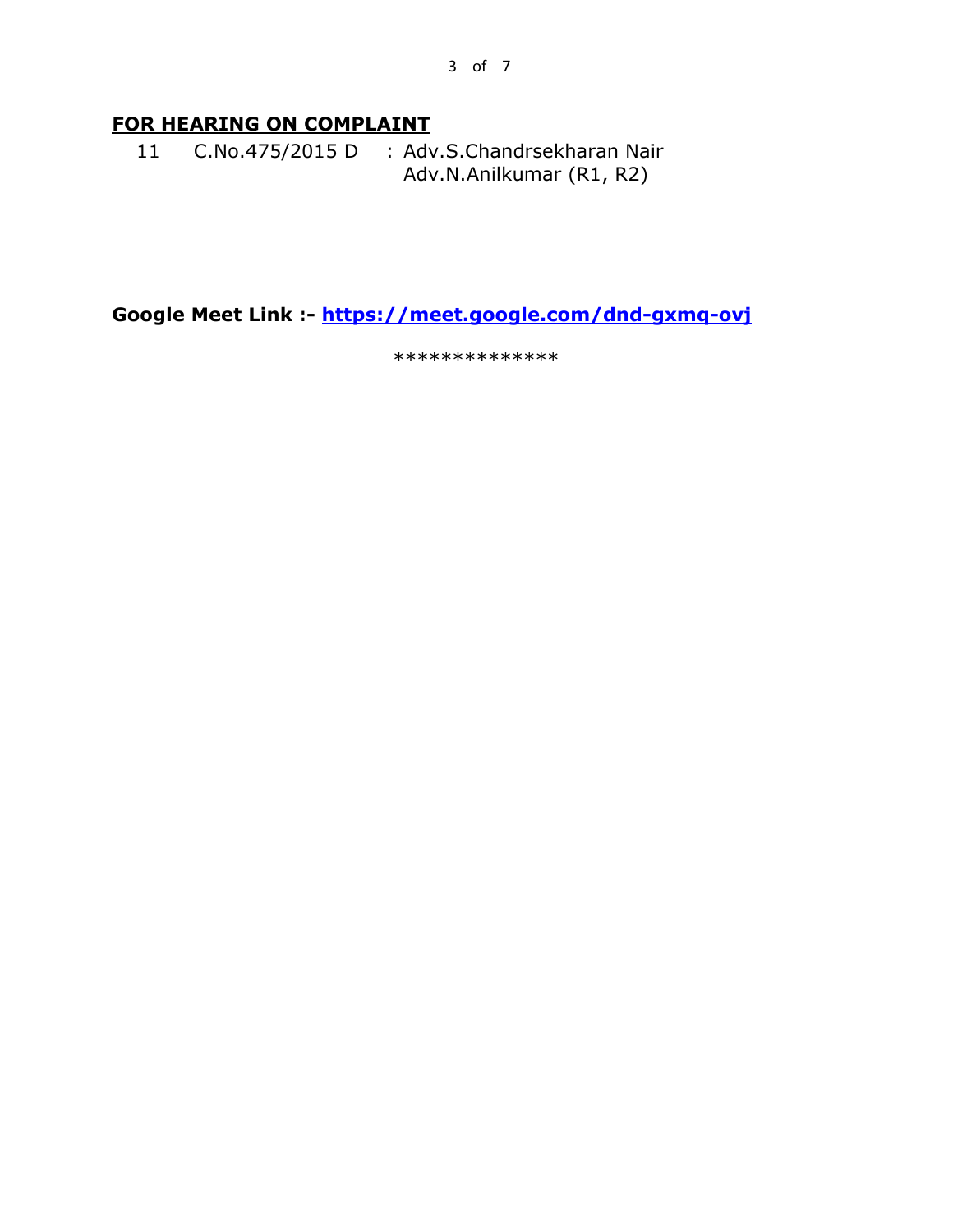## **KERALA LOK AYUKTA**

# **BEFORE**

#### **THE HON'BLE MR.JUSTICE HARUN-UL-RASHID, UPA LOK AYUKTA**

**Monday, the 13th day of June, 2022 at 10.30. A.M.**

## **Online Sitting (Kannur Camp Sitting Cases)**

## **CAUSE LIST**

## **FOR PRELIMINARY INQUIRY / ADMISSION Part-I**

## **PLEADINGS**

1 C.No. 458/2018 E : Adv. Pramod Udinoorkkaran Paul K.P., Village Officer (R1) (In Person) Adv. Rajesh (R2) Adv. K. Vijayakumar (R3) Sr.G.P. (R4)

## **DEFECT**

- 2 C.No.881/2016 A : Adv.C.K.Retnakaran Manojkumar.C, Town Surveyor Kannur (R1) Sr.G.P. (Additional R2)
- 3 C.No.885/2016 A : Adv. Dileep Kumar M.K. Sr.G.P. (R1 to R4)

## **FOR STEPS/EVIDENCE**

4 C.No.1043/2019 E : Adv. Sreekumar N.K Sr.G.P. (R)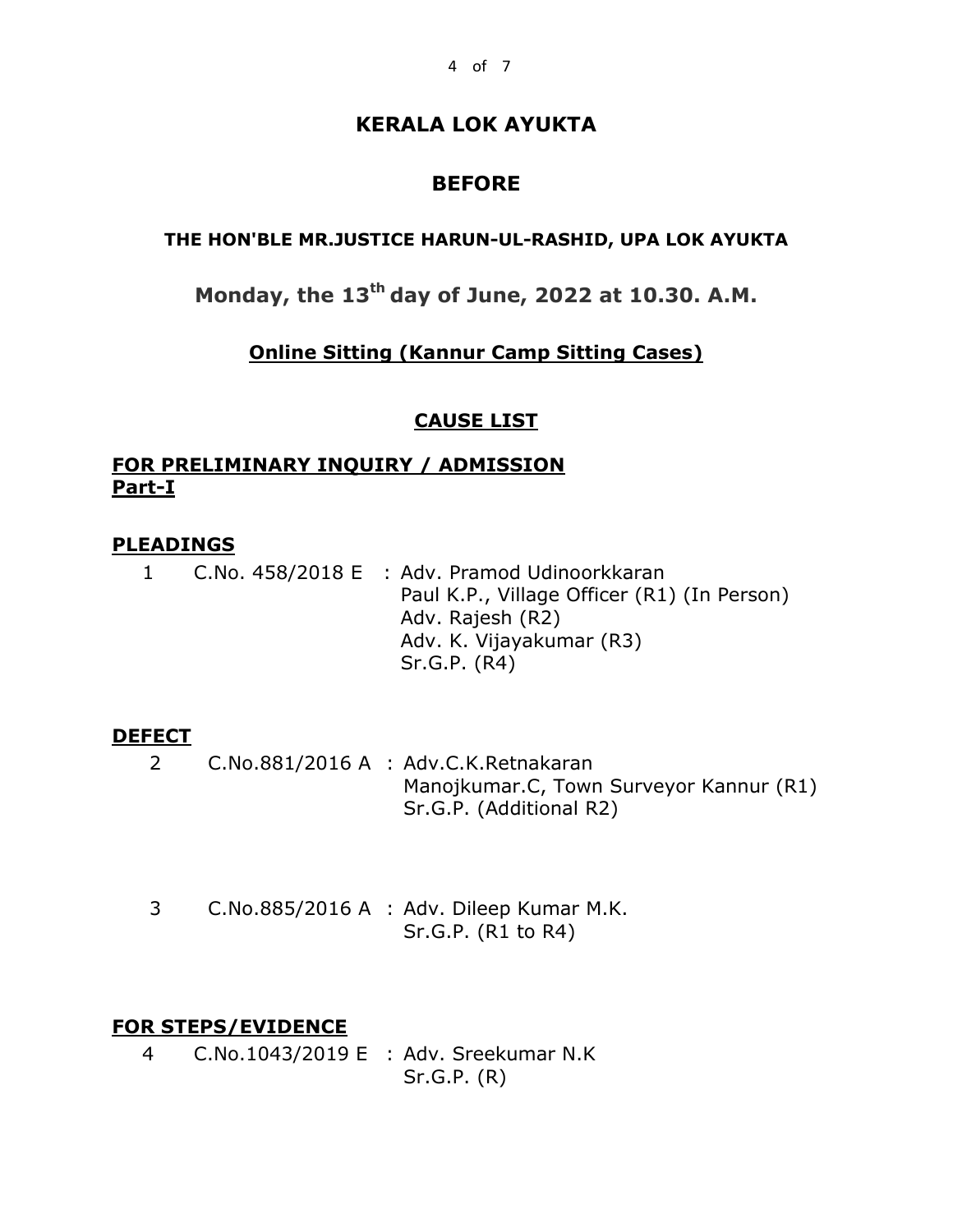#### **FOR STAY REPORT**

5 C.No.1271/2014 D : Adv. N.P. Vijith Vijoo Adv. Sarala. T (R1) Sr.G.P. (R3) Adv. K.K. Ramesh (R4)

#### **FOR HEARING ON COMPLAINT**

- 6 C.No. 527/2002 D : Adv. G.K. Gopakumar Adv. M.K. Krishna Kumar (R1) Adv. C.K. Rethnakaran (R2 & R3) Sr. G.P. (R4)
- 7 C.No. 207/2015 A : Adv. E.V.Gangadharan Adv. M.P. Kuberan (R1) Adv. V.A. Satheesh (R2) Sr. G.P. (R3)
- 8 C.No. 834/2015 D : Adv. R.P. Remesan I.A. No.1531/2016 Adv. K.P. Rajendra Babu (R1 & R2) I.A. No. 409/2019 Adv. Vinod Raj (R3)
- 9 C.No.1061/2015 C Adv. E.P. Hamsa Kutty Adv. C.K. Rathnakaran (R1 to R3)
- 10 C.No.1257/2015 B : Adv.Unnikrishnan.K. Shafeek, Village Officer (R1) (In Person) Adv.K.P. Rajendra Babu (R2 Sr.G.P. (R3) Village Officer, Perinthatta (R4)(In Person) Adv.Sheena (Amicus Curiae) (R5)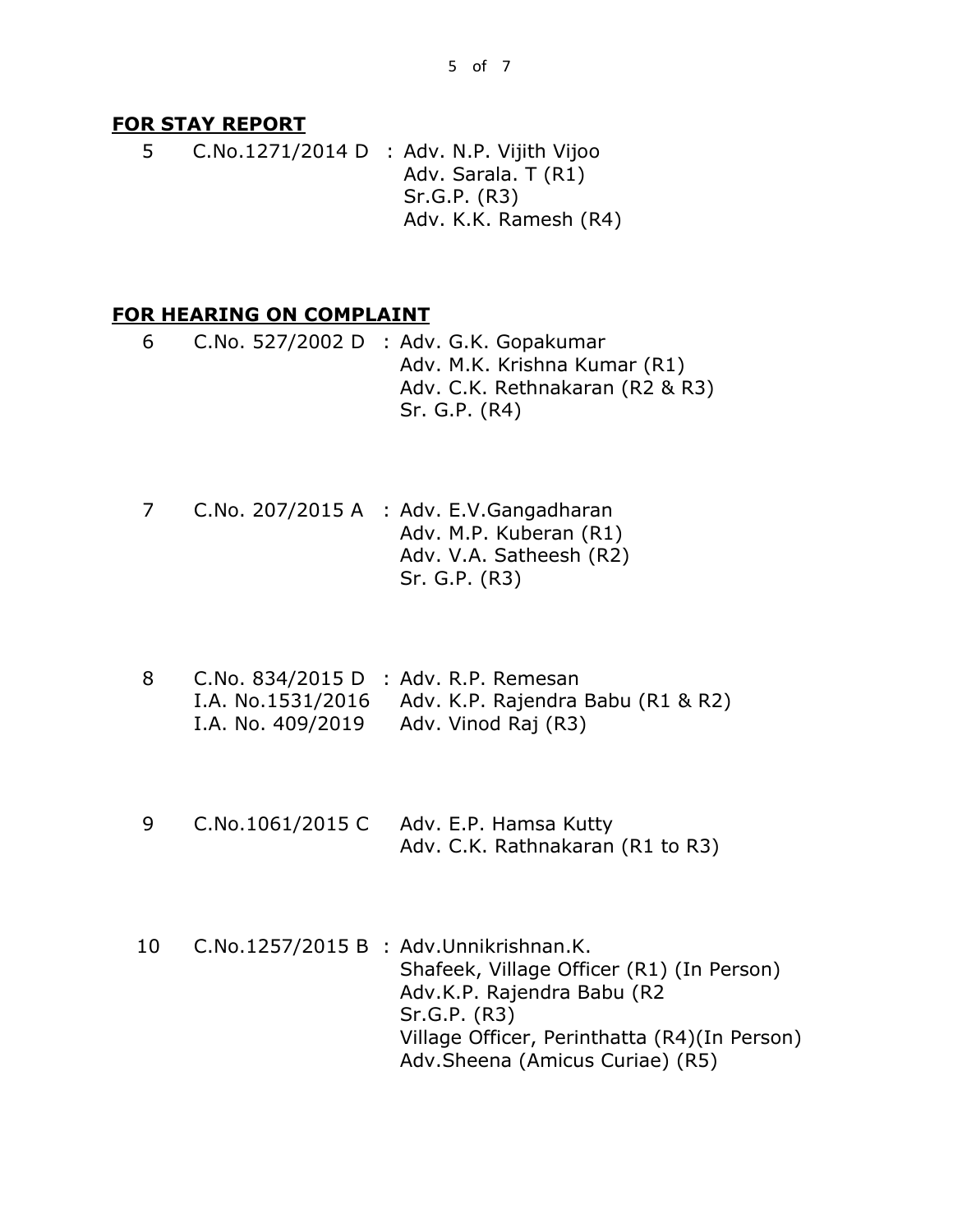- 11 C.No. 548/2016 C : Adv. Roopesh K. I.A.No.1193/2018 Sr.G.P. (R1 & R2) Adv. C.K. Radnakaran (R3) Adv. Saseendran Koovakkal (R4) The Superintendent of Police, Kerala Lok Ayukta (Investigation Officer)
- 12 C.No. 940/2017 B : Adv. E. Narayanan I.A. No.2322/2018 Adv. Mohanan V.P. (R1) Sr.G.P. (R2)

**Google Meet Link :- <https://meet.google.com/bkb-pkqc-gaa>**

\*\*\*\*\*\*\*\*\*\*\*\*\*\*